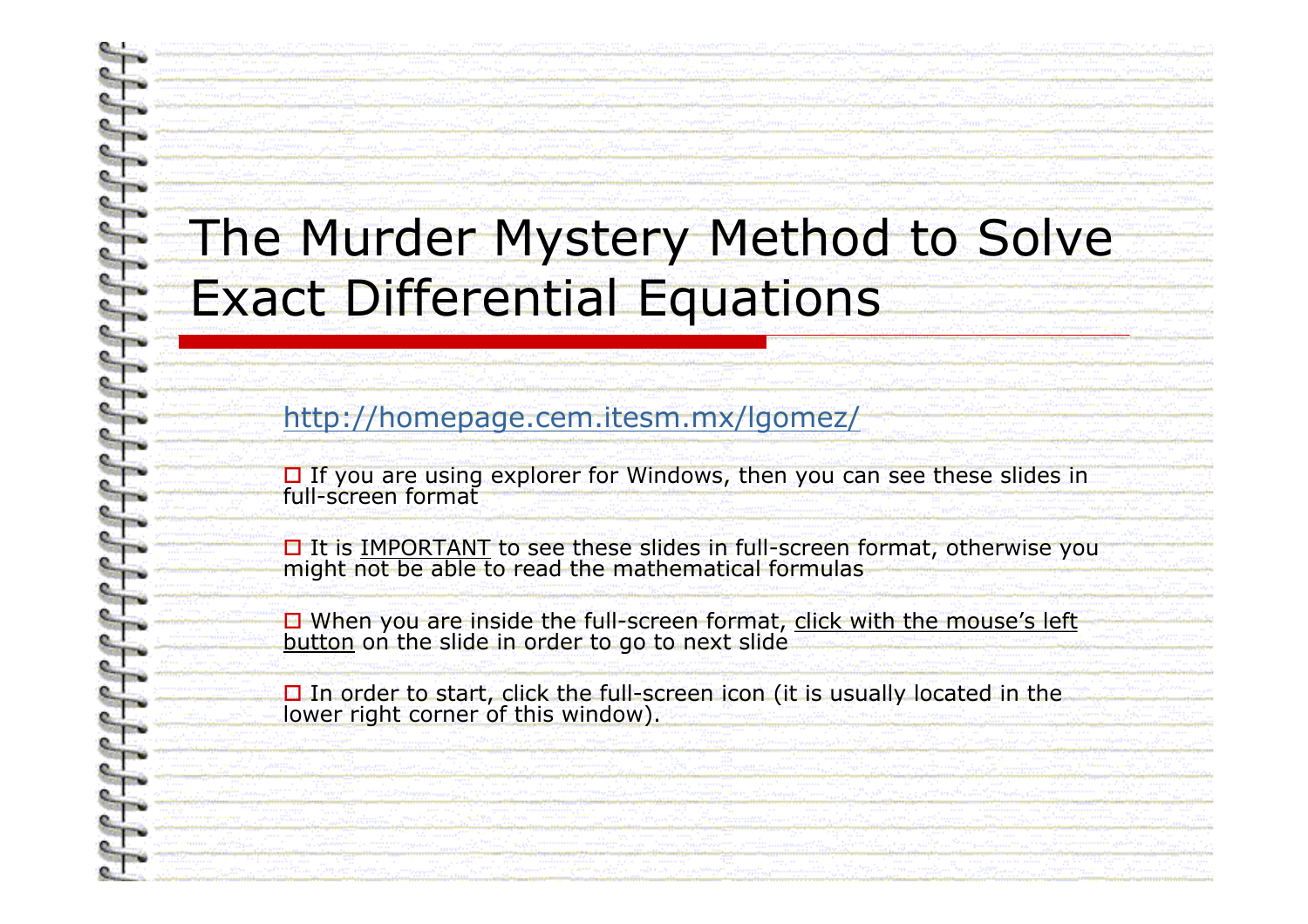# Reference

alay<br>M

 $\frac{1}{2}$ This document is based on the work by Tevian Dray and Corinne A Manogue:

 Tevian Dray and Corinne A Manogue, **The murder mystery method for determining whether a vector field is conservative**; *The College Mathematics Journal*; May 2003; **34**, 3; Academic Research Library; pages 228-231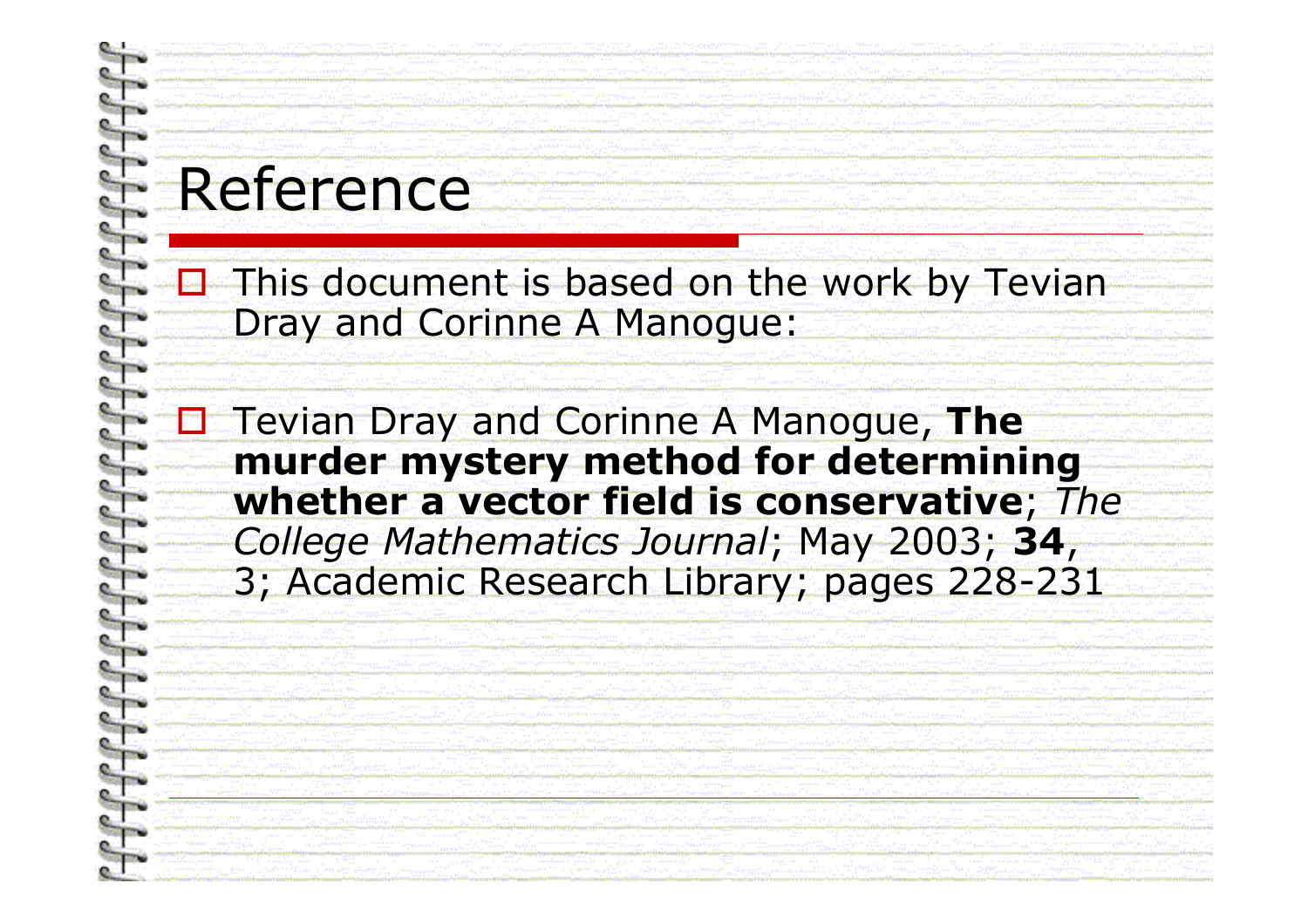#### Creating a Differential Equation from a Function of Two Variables (1)

#### **Consider the function**

 $F(x, y) = 3xy^{2} + x^{4} + y^{2}$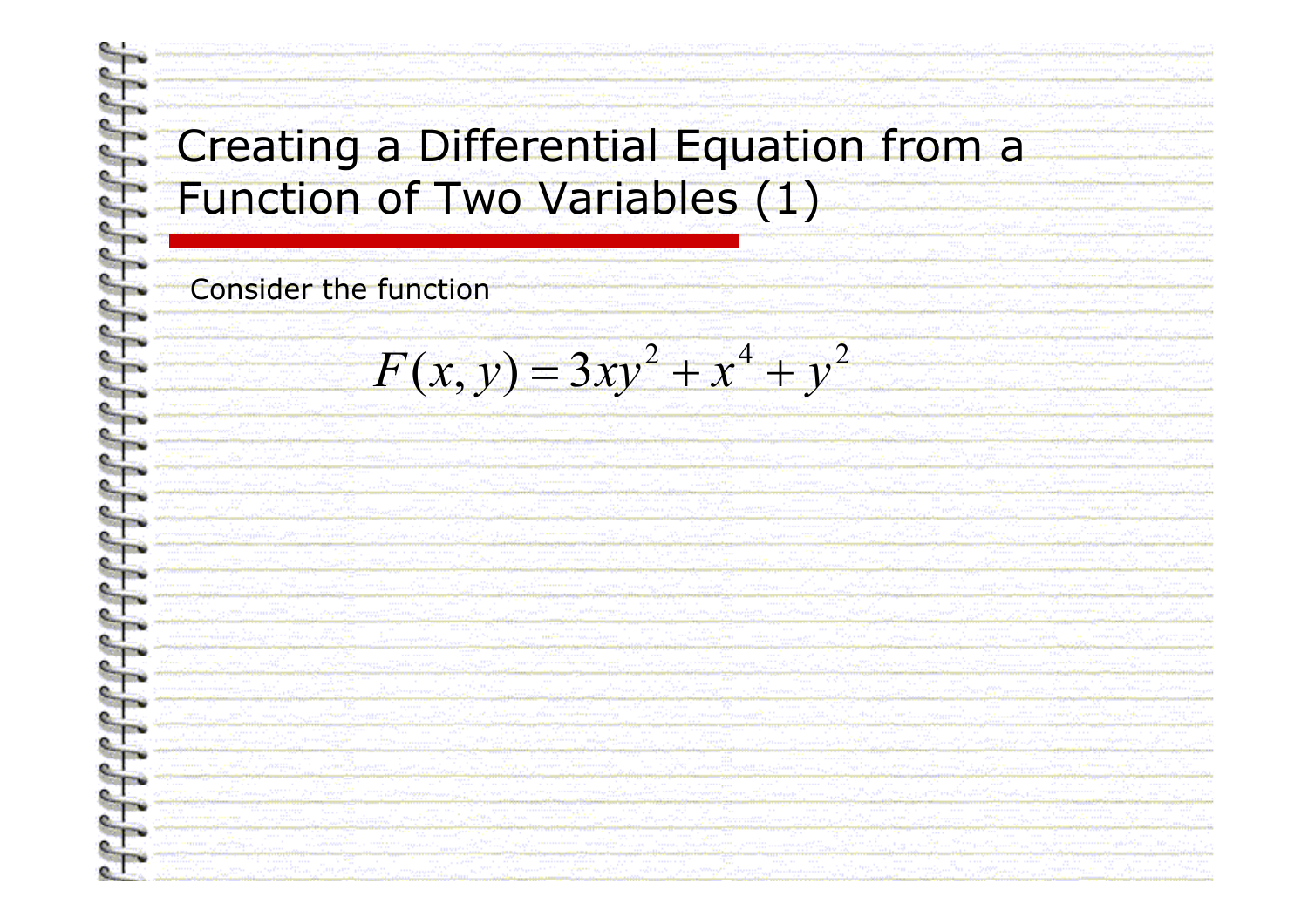#### Creating a Differential Equation from <sup>a</sup> Function of Two Variables (2)

Consider the function

$$
F(x, y) = 3xy^2 + x^4 + y^2
$$

The differential change of this function is given by

$$
dF = \frac{\partial F}{\partial x} dx + \frac{\partial F}{\partial y} dy
$$

*dF* $F = (3y^2 + 4x^3)$ *x* $3y^2 + 4x^3 dx + (6xy + 2y)dy$  $= (3y^2 + 4x^3)dx + (6xy +$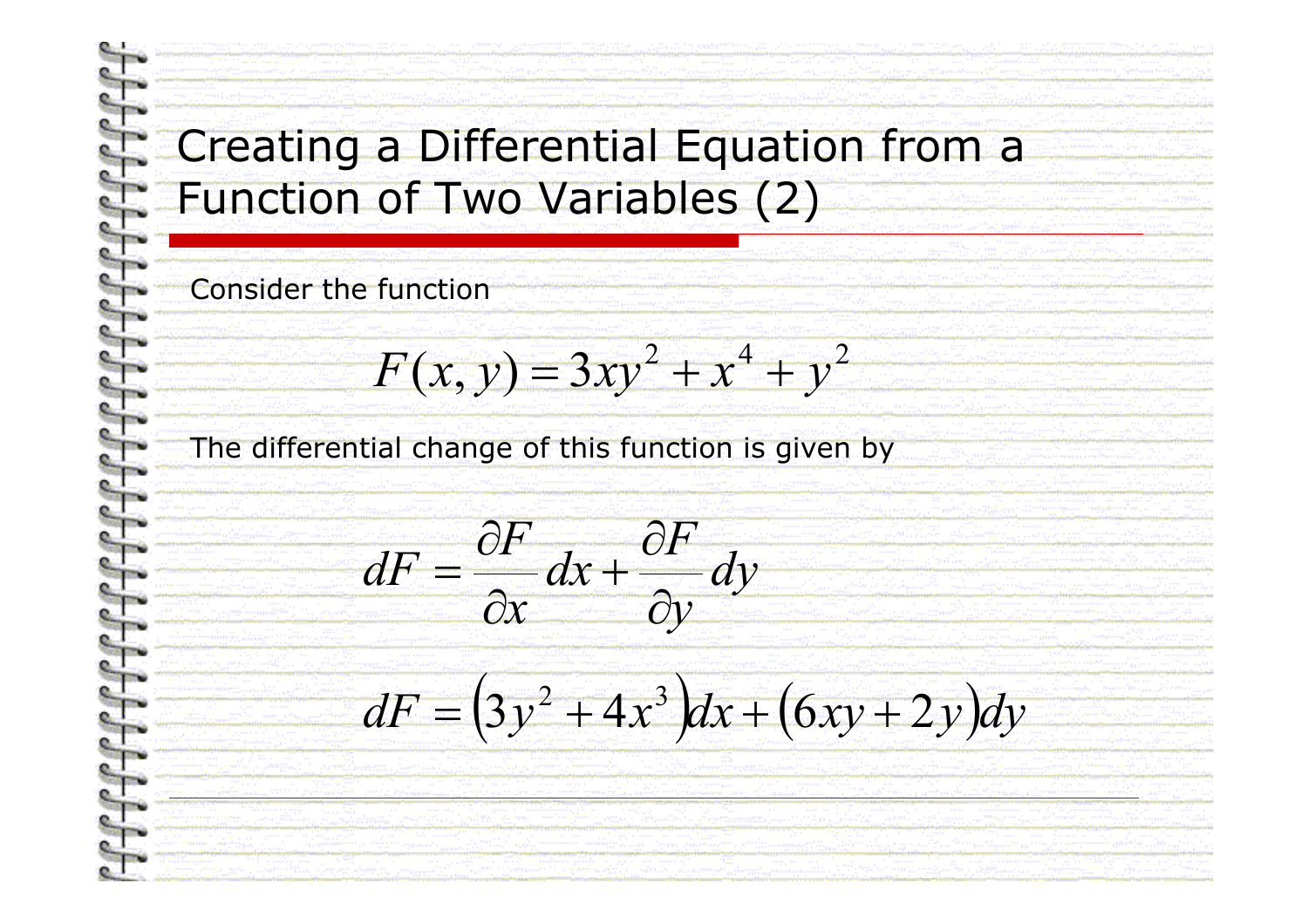#### Creating a Differential Equation from <sup>a</sup> Function of Two Variables (3)

Assume we move in a trajectory where the function has a constant value

 $F(x, y) = 3xy^{2} + x^{4} + y^{2} = C$  $(x, y) = 3xy^{2} + x^{4} + y^{2}$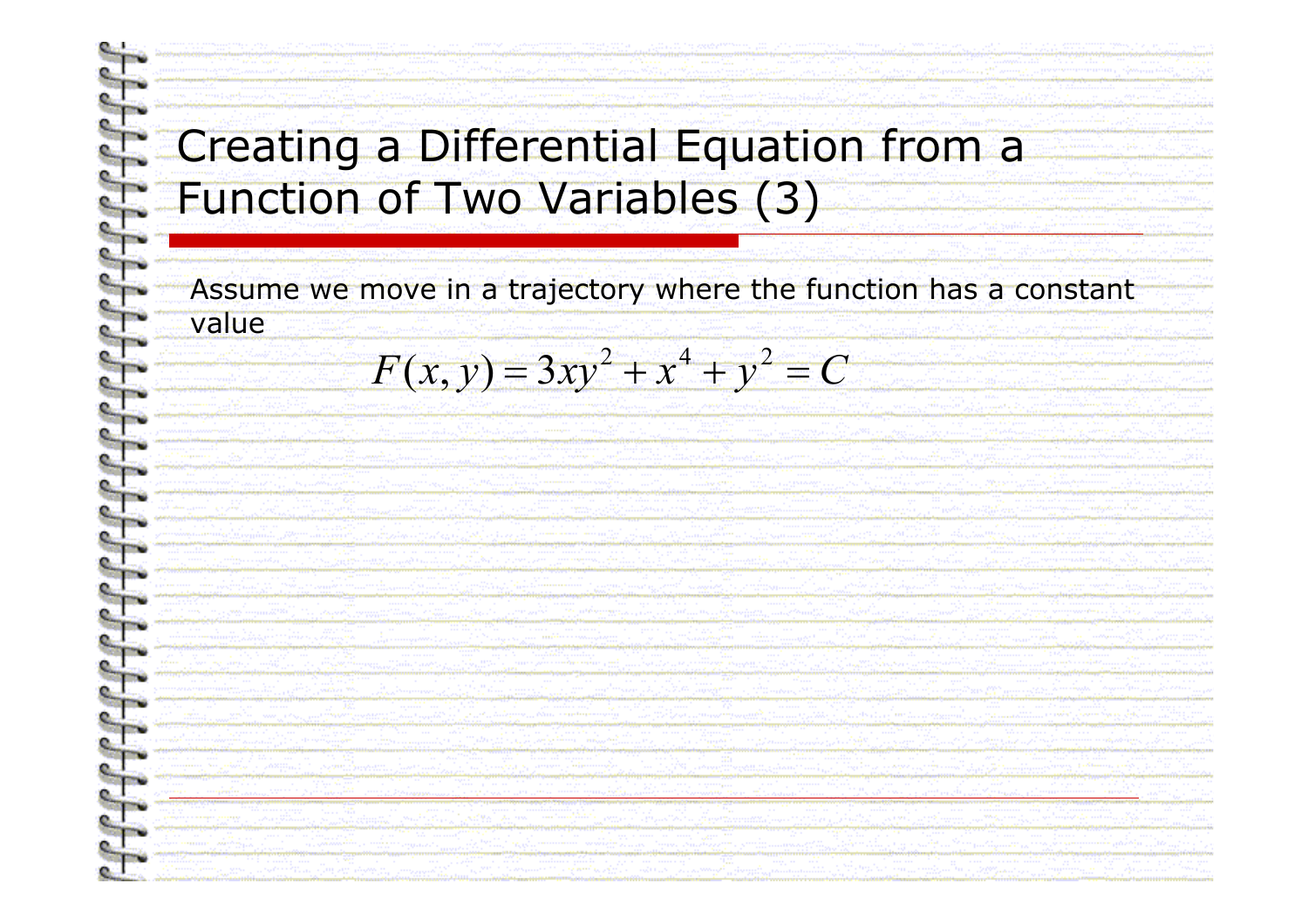#### Creating a Differential Equation from <sup>a</sup> Function of Two Variables (4)

Assume we move in a trajectory where the function has a constant value

$$
F(x, y) = 3xy^2 + x^4 + y^2 = C
$$

Then the differential change of the function must be zero:

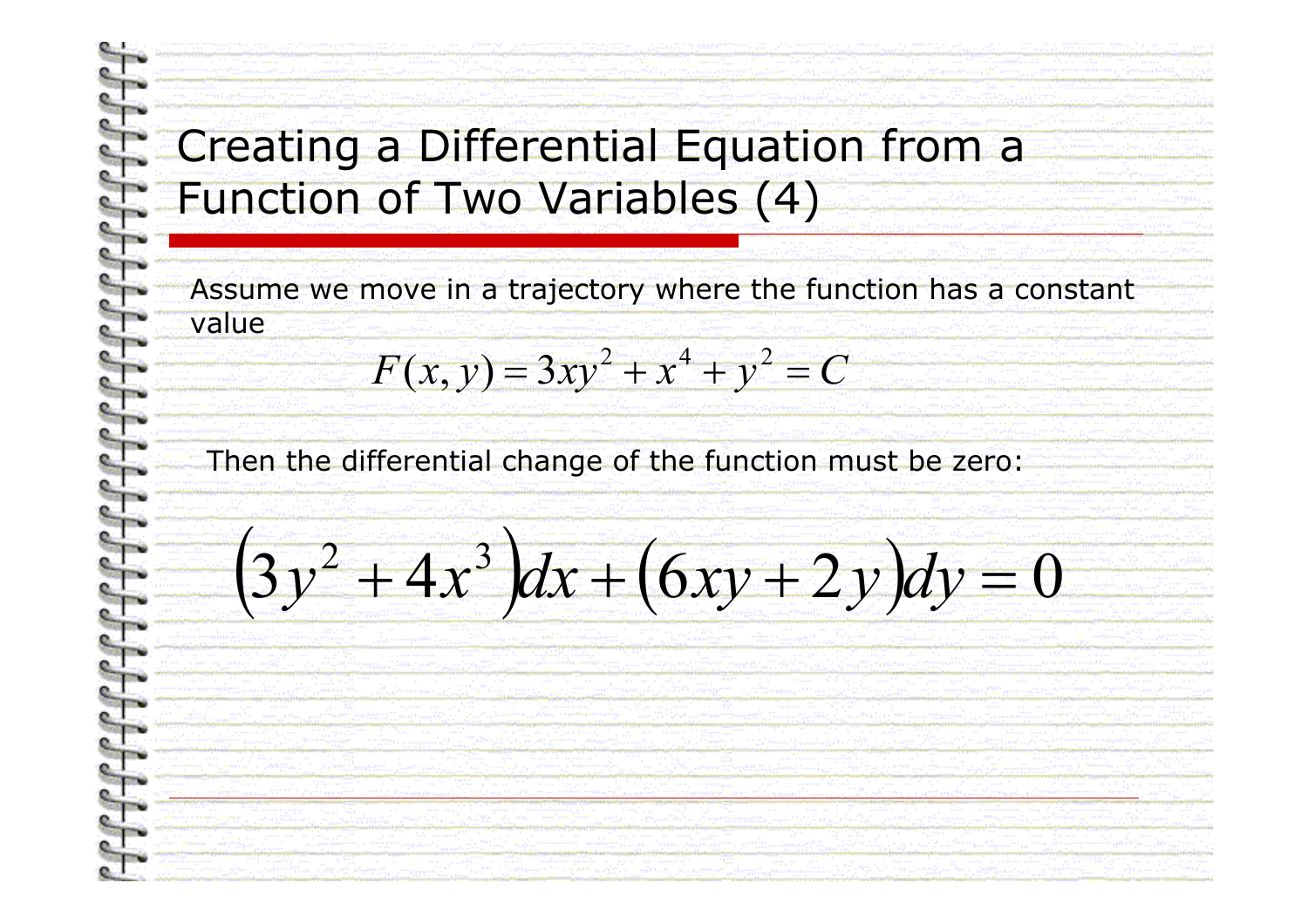$\Big(3$ 

*y*

#### Creating a Differential Equation from <sup>a</sup> Function of Two Variables (5)

So we start with a relationship between *x* and *y*

)<br>)<br>)

$$
F(x, y) = 3xy^2 + x^4 + y^2 = C
$$

 $\Big($ 

 $x^2 + 4x^3 dx + (6xy + 2y)dy$ 

 $6xy+2$ 

)<br>)<br>)

 $\pmb{0}$ 

 $\sim$ 

And we obtain a differential equation

4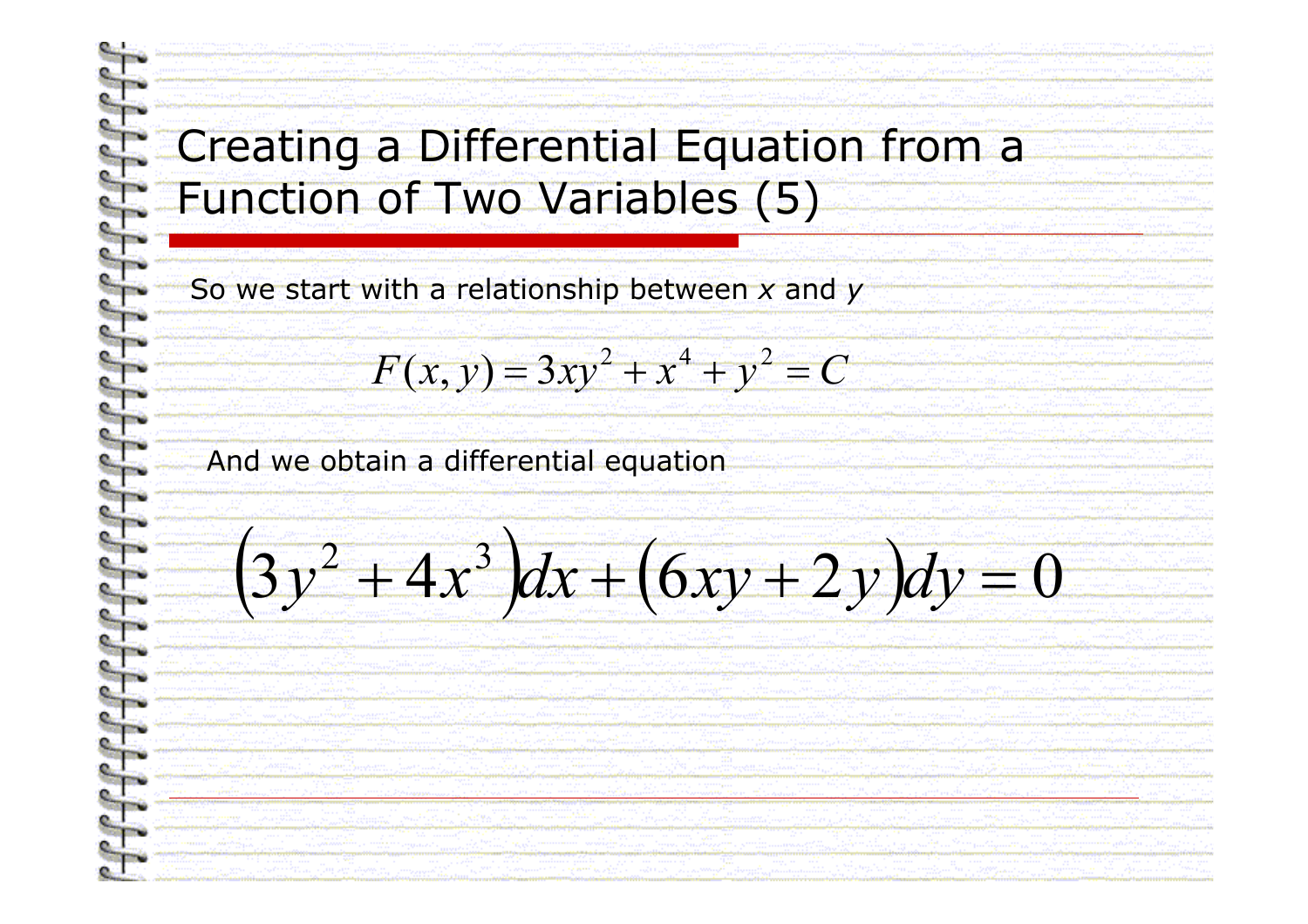### We want to do the inverse procedure

We want to be able to do the inverse procedure, start with the differential equation

 $\Big(3$ 4 )<br>)  $\Big($  $6xy+2$ )<br>)<br>)  $x^2 + 4x^3 dx + (6xy + 2y)dy$ *y* =

 $\pmb{0}$ 

And obtain as an answer the relationship between *x* and *y*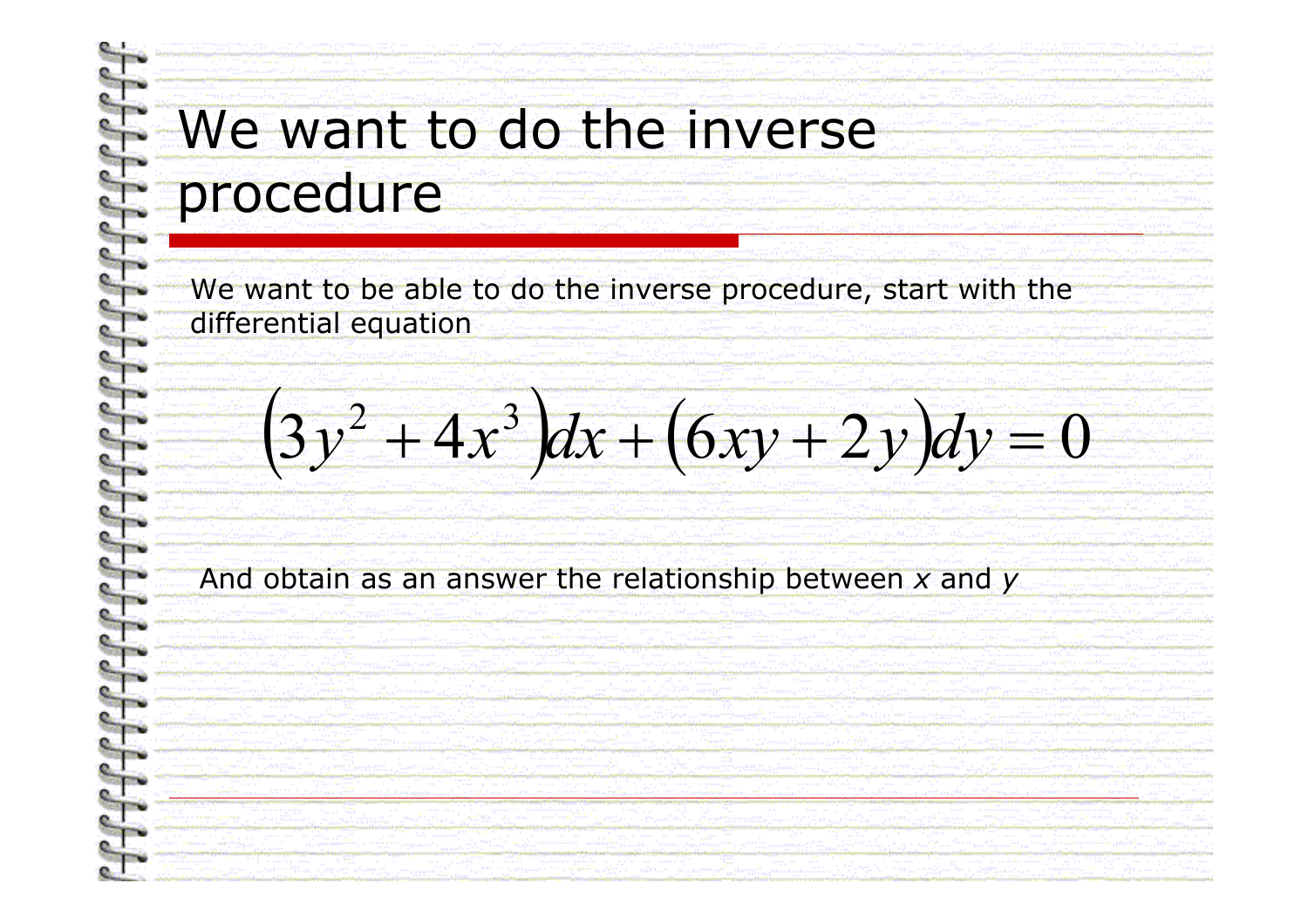## The mystery we have to solve

Therefore this is the mystery we have to solve:

If we have an equation in the form  $M$ dx+ $N$ dy=0; is there a

function *F*( *<sup>x</sup>*,*y*) such that its differential change is *M* d *x* + *N* d *y* ? •If the answer is YES, then the solution of the differential equation

is the relationship *F*( *<sup>x</sup>*,*y*)=*C* (the equation is called "exact")

•If the answer is NO, then we have to use another method to solve the differential equation (the equation is called "nonexact")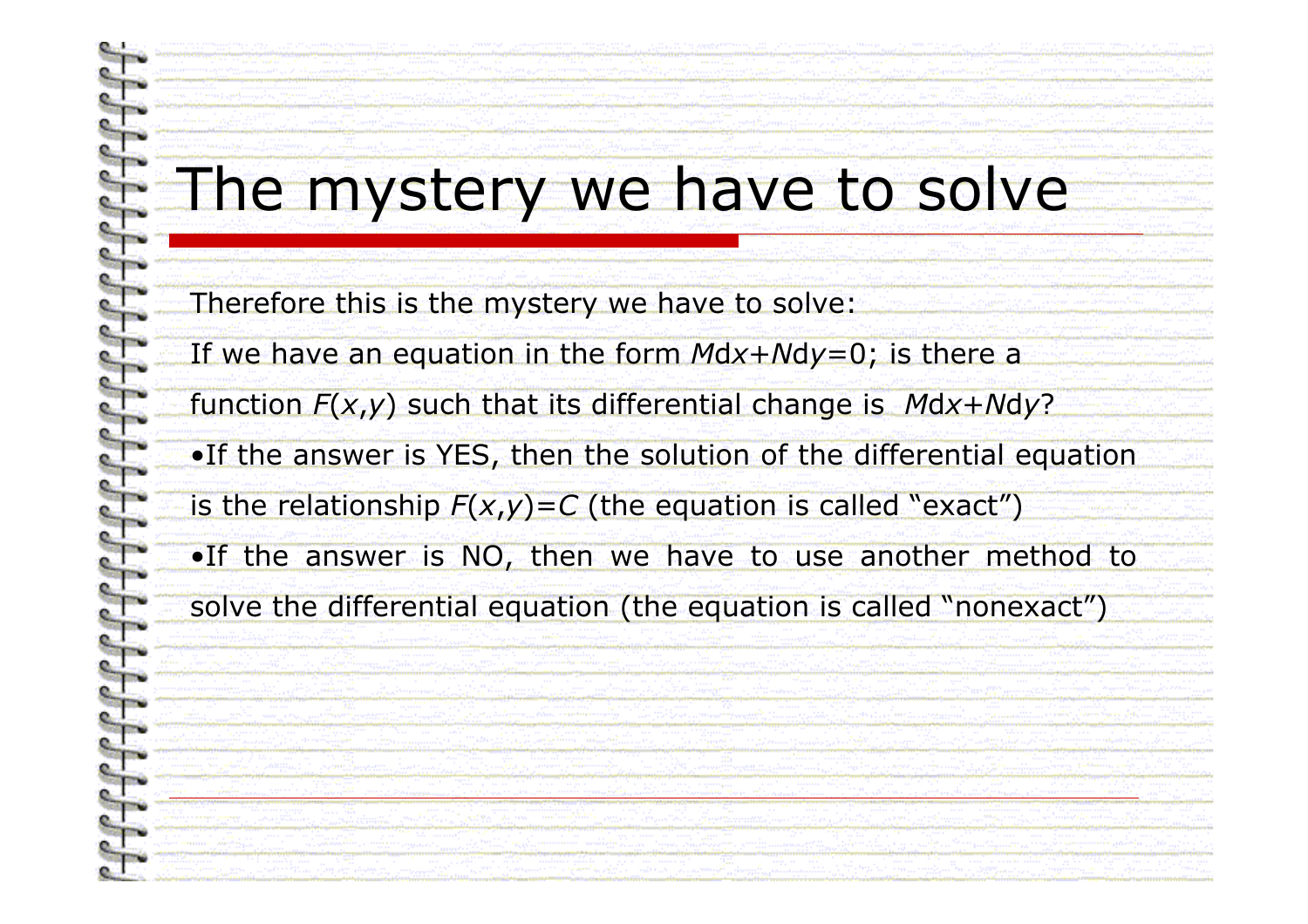# You are the Detective!

### ■ A crime has been committed by the

## unknown murderer *F*; you are the

# detective, and your job is to find the

## identity of *F* by interrogating the

#### witnesses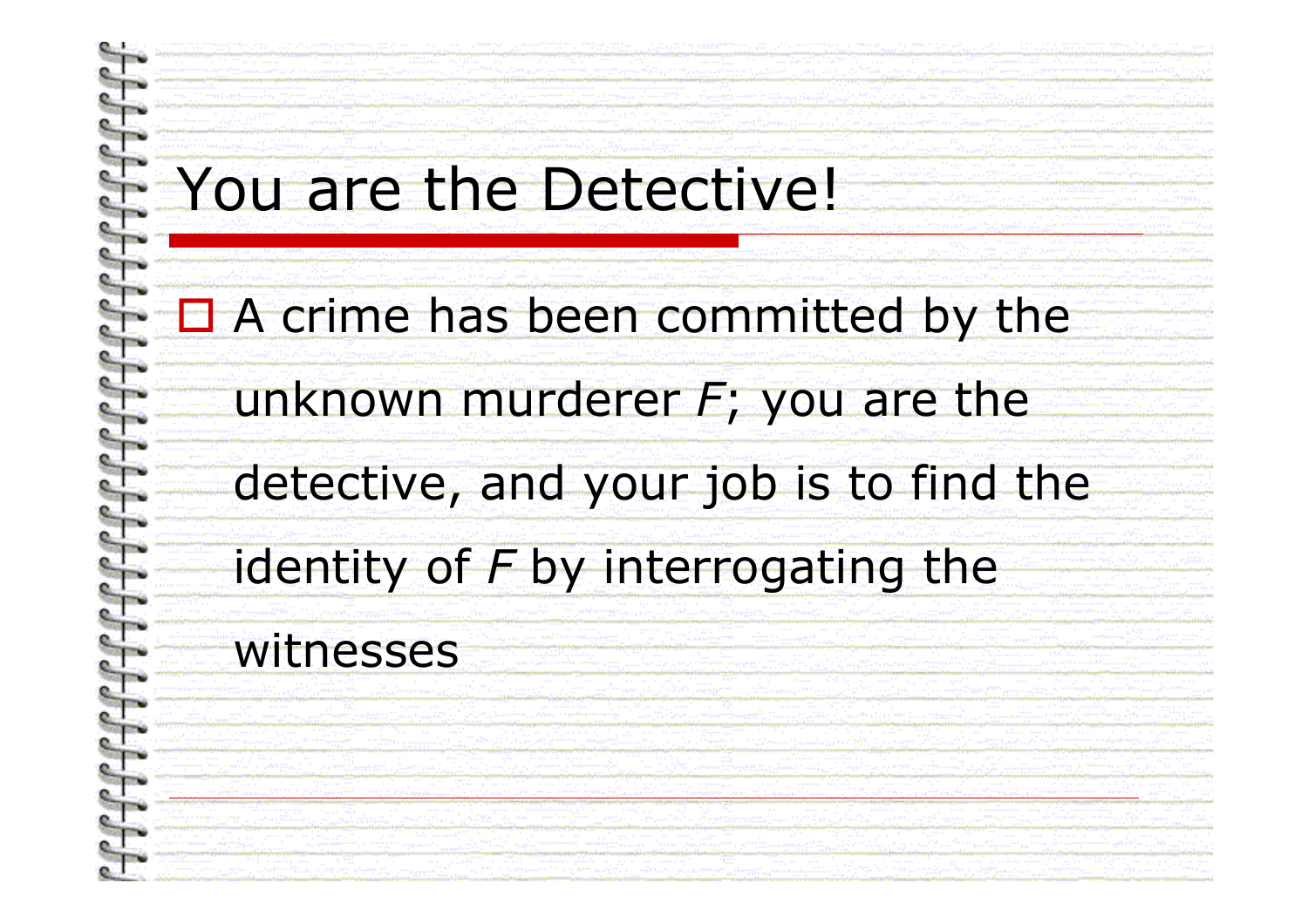### The murderer *F* and the witnesses *M* and *N*

#### The murderer *F*



#### Witness *M*



#### Witness *N*

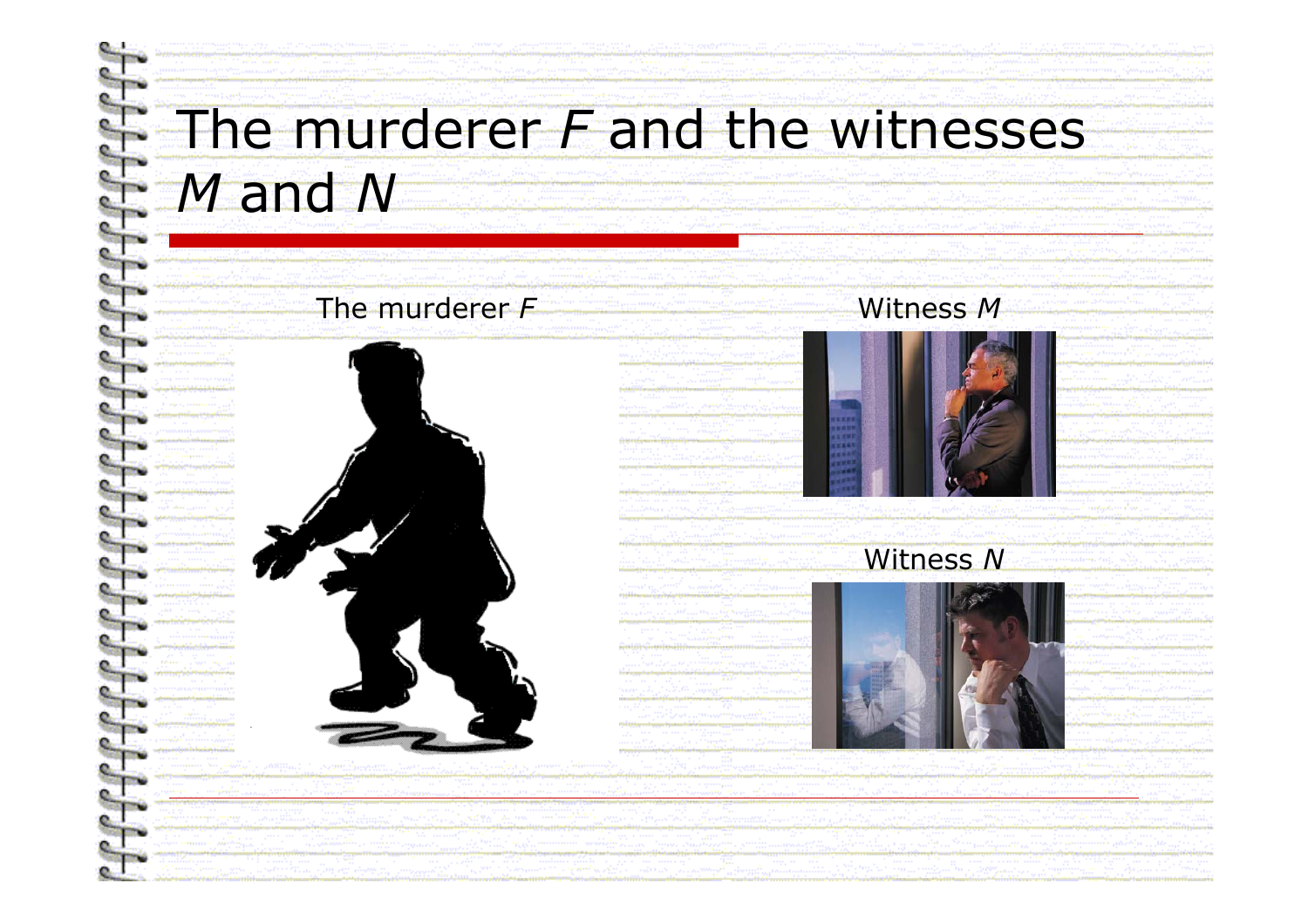# Interrogate witnesses

Witness M: "He was wearing green jacket and red pants"

Witness N: "He was wearing red pants and brown shoes"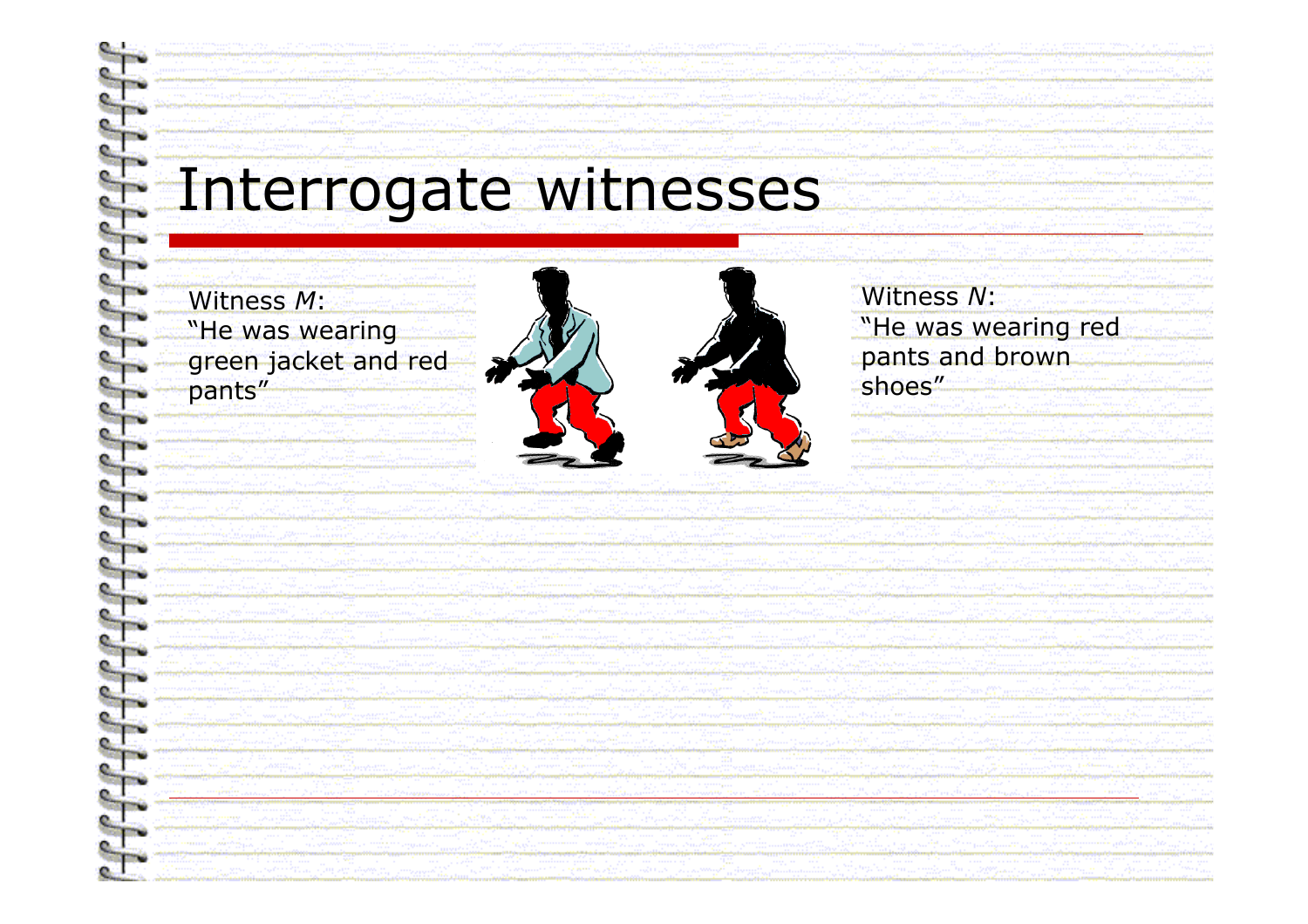#### If clues are consistent, then you know what the murderer *F* was wearing

Witness*M*:"He was wearing green jacket and red pants"



Clues are consistent, you know what the murderer *F* waswearing



Witness*N*:"He was wearing red pants and brown shoes"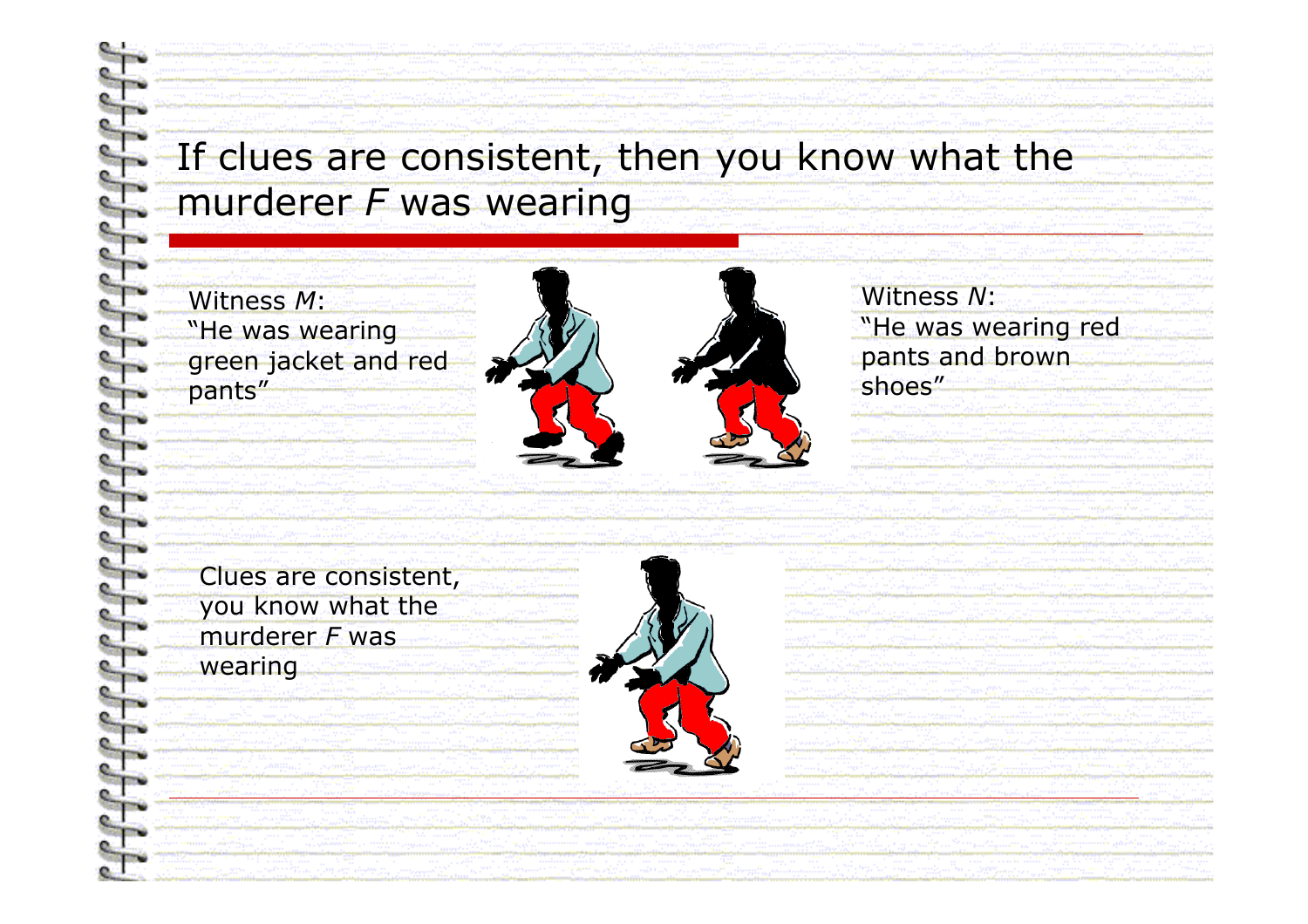#### If clues are not consistent, then you do not know what the murderer *F* was wearing

Witness*M*:"He was wearing green jacket and yellow pants"



Witness*N*:"He was wearing violet pants and brown shoes"

Clues are NOT consistent: In this case you do **not** trust the witnesses

and you do not have your murderer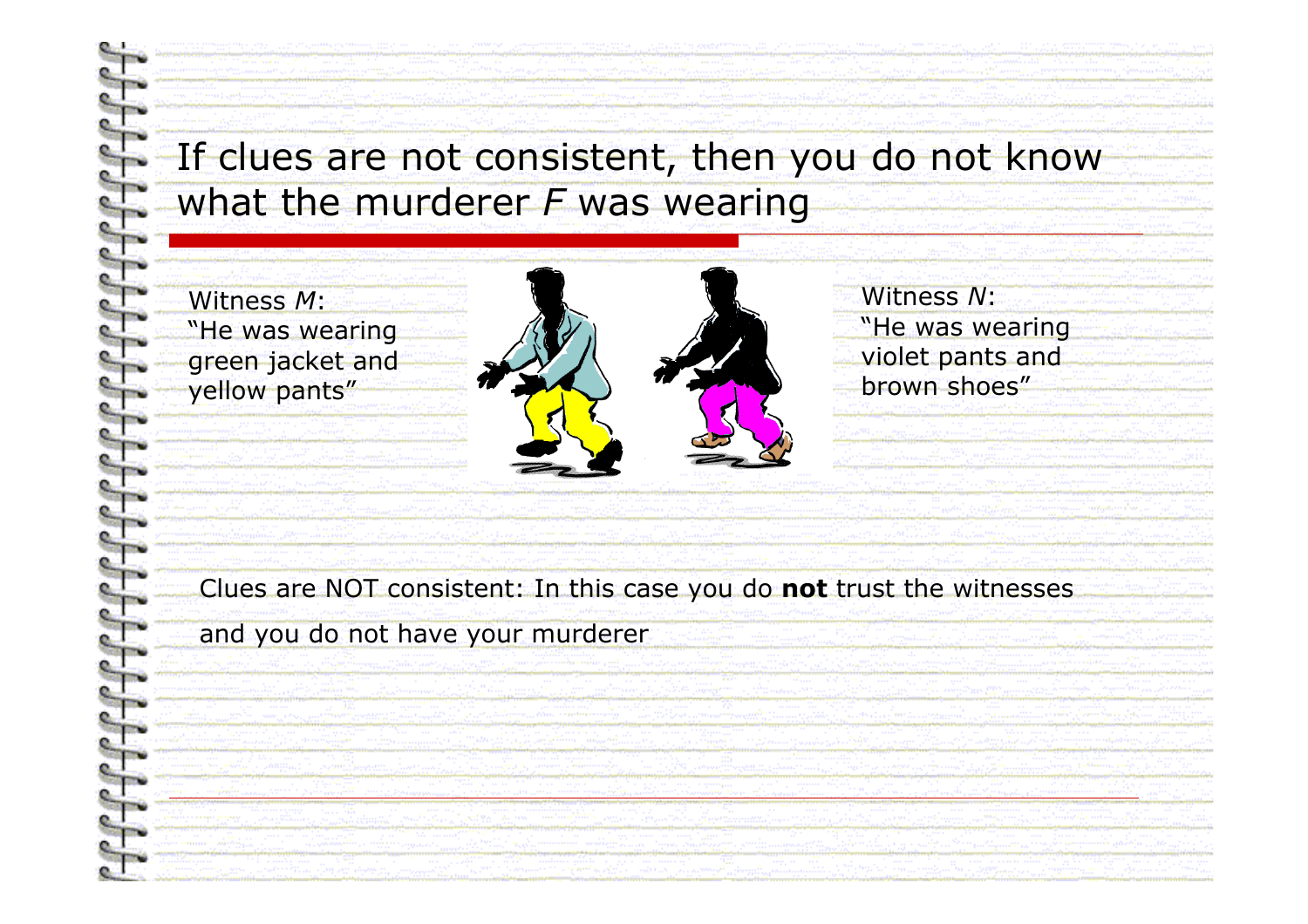#### Murder Mystery Method Applied to Identify and Solve Exact Differential Equations

- Witnesses *M* and *N* are in the differential equation: *M* d *x* + *N* d *y*=0  $\square$  To interrogate them is to integrate them
- Clues that have both x and y must have been seen by the two witnesses, otherwise, they are not consistent and there is no murderer *F* (maybe it was a suicide?).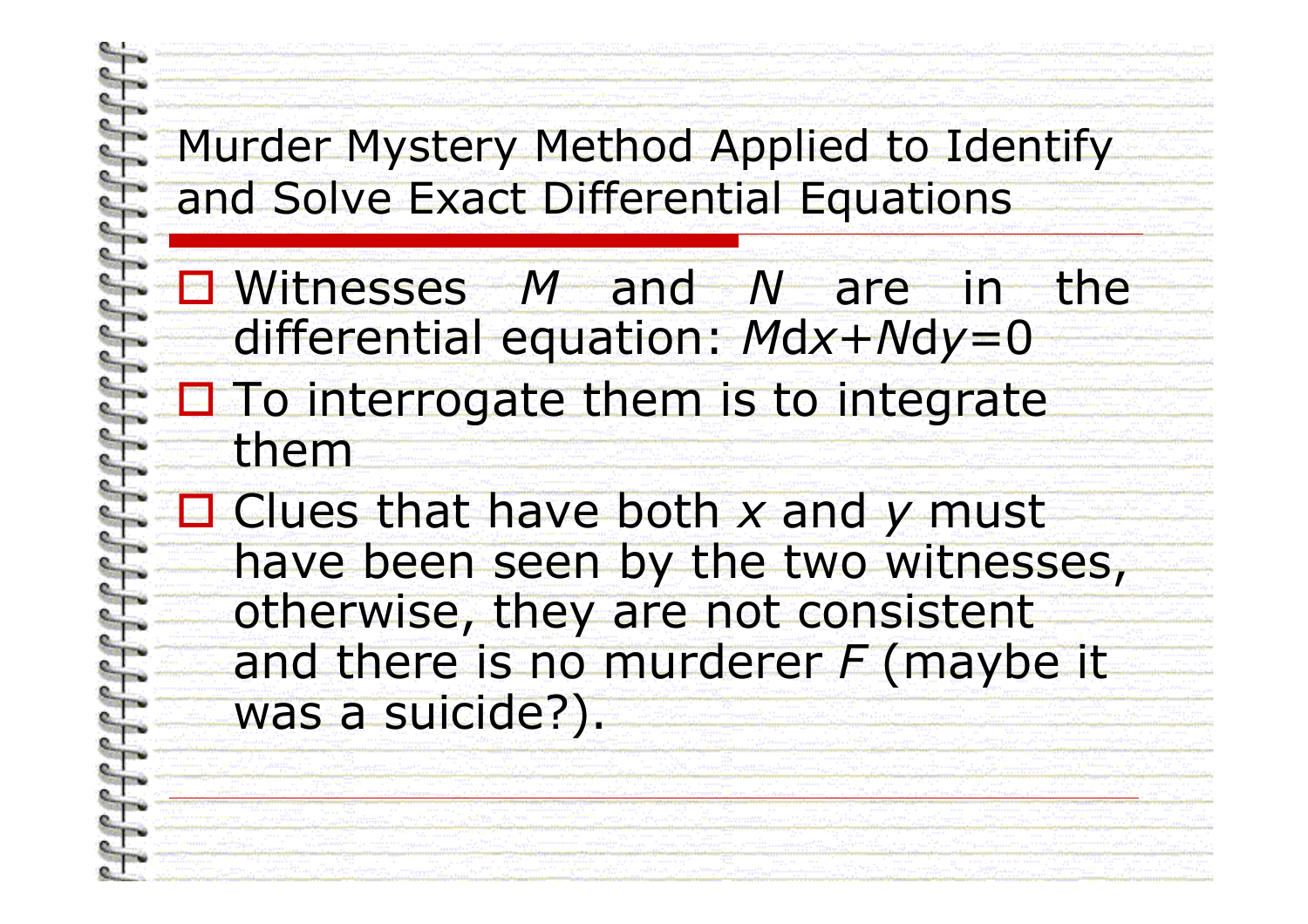# Example 1

#### Solve:  $(3y^2+4x^3)dx+(6xy+2y)dy=0$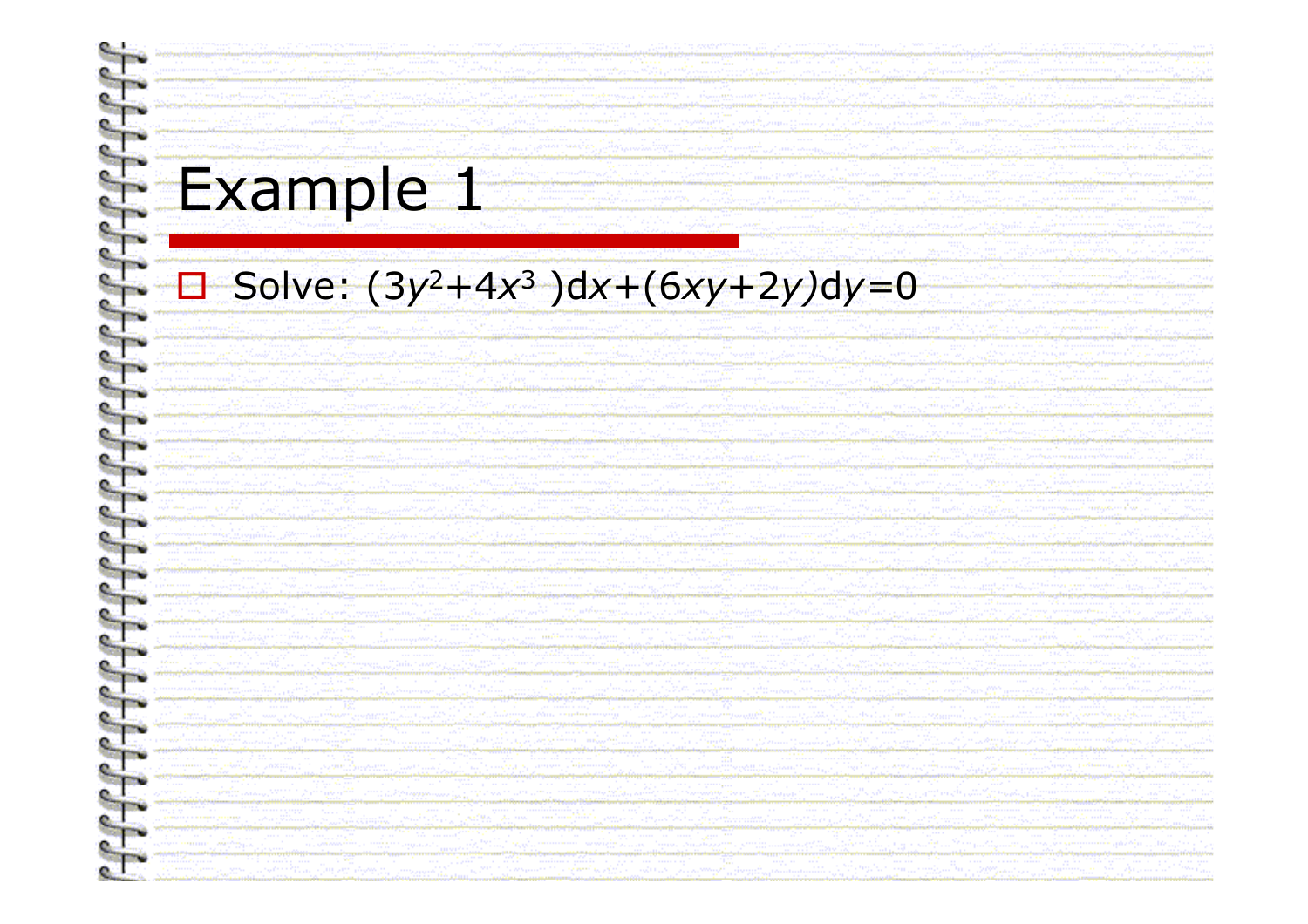## Example 1: Interrogation (Integration)

#### $\frac{1}{2}$ ■ Solve: (3y<sup>2</sup>+4x 3 )d*x+*(6*xy*+2*y)* d*y=* 0

Witness M:

 $\left(3y^2 + 4x^3\right)dx = 3xy^2 + x^4$ )<br>) ∫









 $\int (6xy+2y)$  $+ 2y$   $dy = 3xy^2 +$  $(6xy + 2y)dy = 3xy^2 + y^2$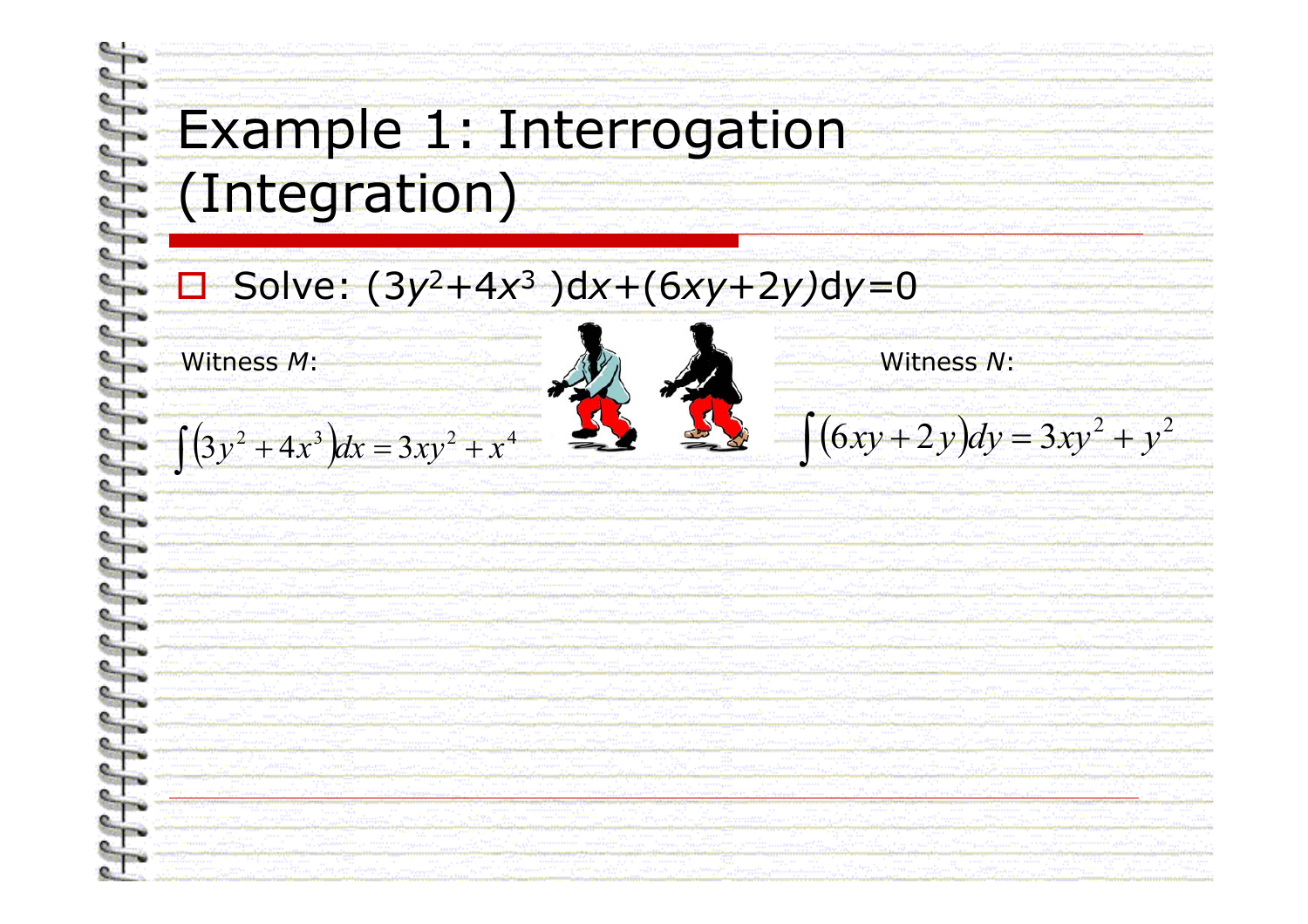# Example 1: Check consistency

#### ■ Solve: (3y<sup>2</sup>+4x 3 )d*x+*(6*xy*+2*y)* d*y=* 0

Witness M:



 $\left(3y^2 + 4x^3\right)dx = 3xy^2 + x^4$ )<br>) ∫



The clue that contains the two variables (3*xy* 2) was seen by the two witnesses: Therefore we **do** trust them and we have our **murderer** (the function whose differential is the left side of the equation):

$$
F(x, y) = 3xy^2 + x^4 + y^2
$$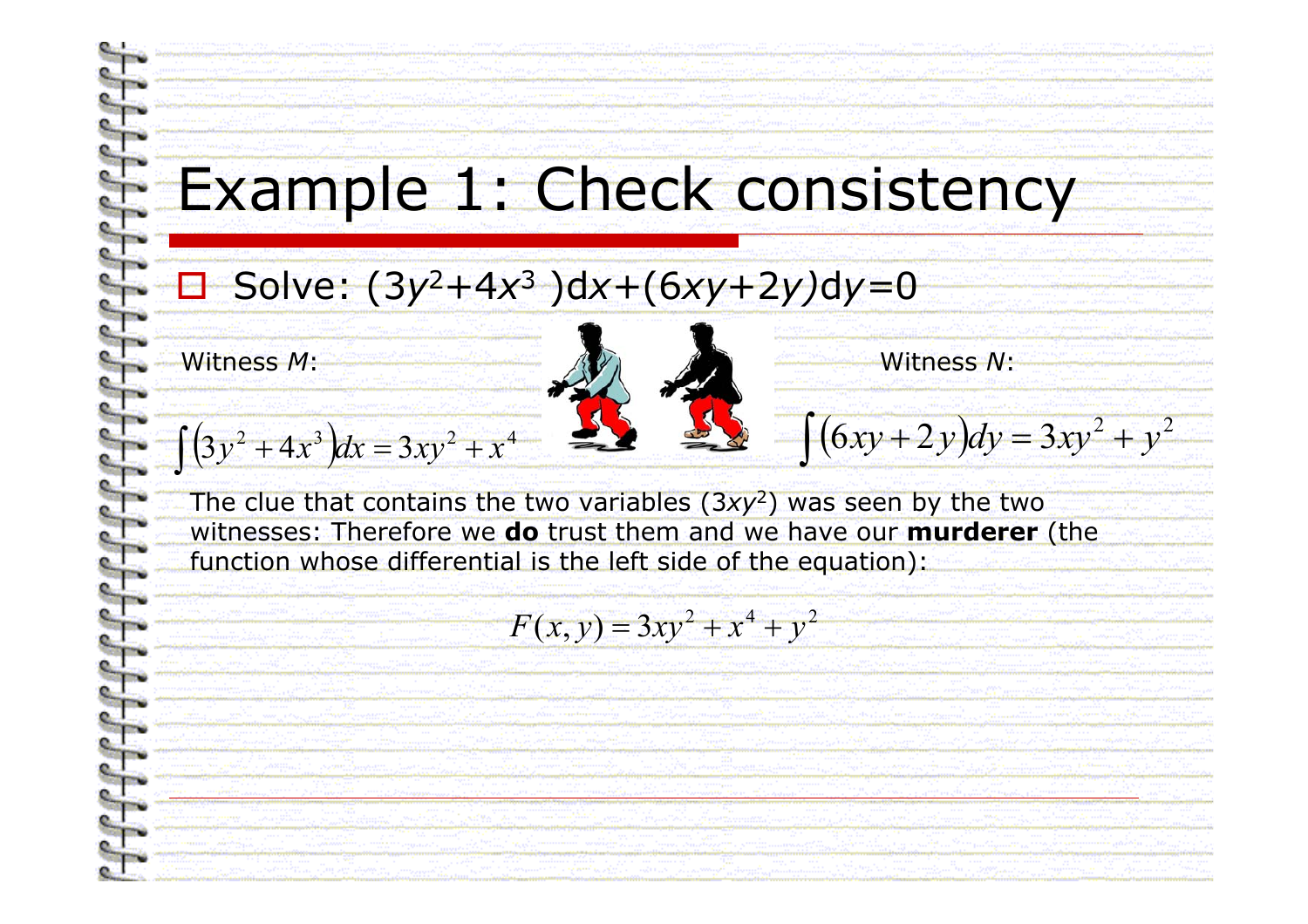# Example 1: Final Solution

#### $\frac{1}{2}$ ■ Solve: (3y<sup>2</sup>+4x 3 )d*x+*(6*xy*+2*y)* d*y=* 0

Witness M:



 $\left(3y^2 + 4x^3\right)dx = 3xy^2 + x^4$ )<br>) ∫



The clue that contains the two variables (3*xy* 2) was seen by the two witnesses: Therefore we **do** trust them and we have our murderer (the function whose differential is the left side of the equation):

$$
F(x, y) = 3xy^2 + x^4 + y^2
$$

#### **The implicit solution of the differential equation is**

$$
3xy^2 + x^4 + y^2 = C
$$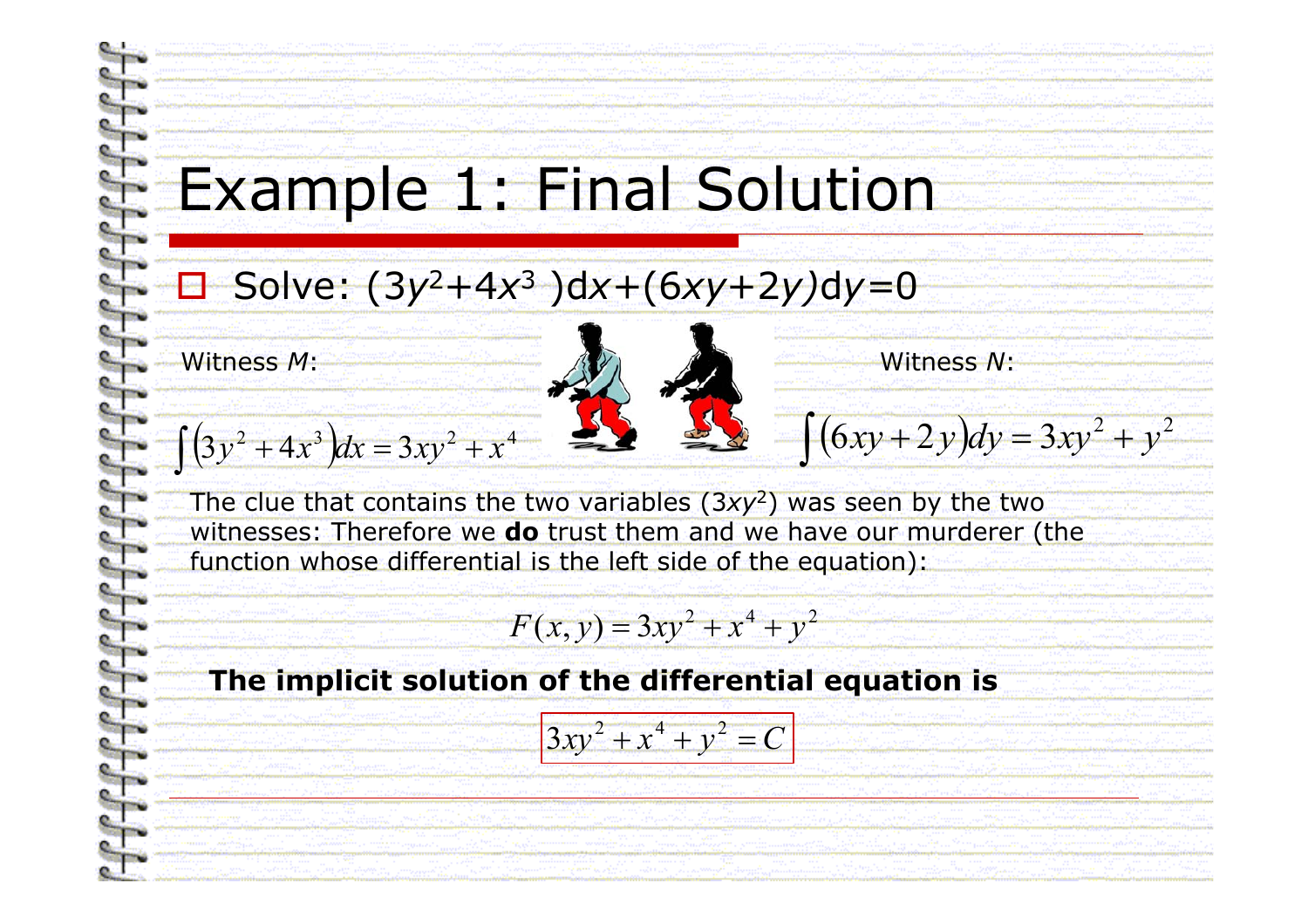# Example 2

#### $\Box$  Solve:  $(y+x)dx+(y)dy=0$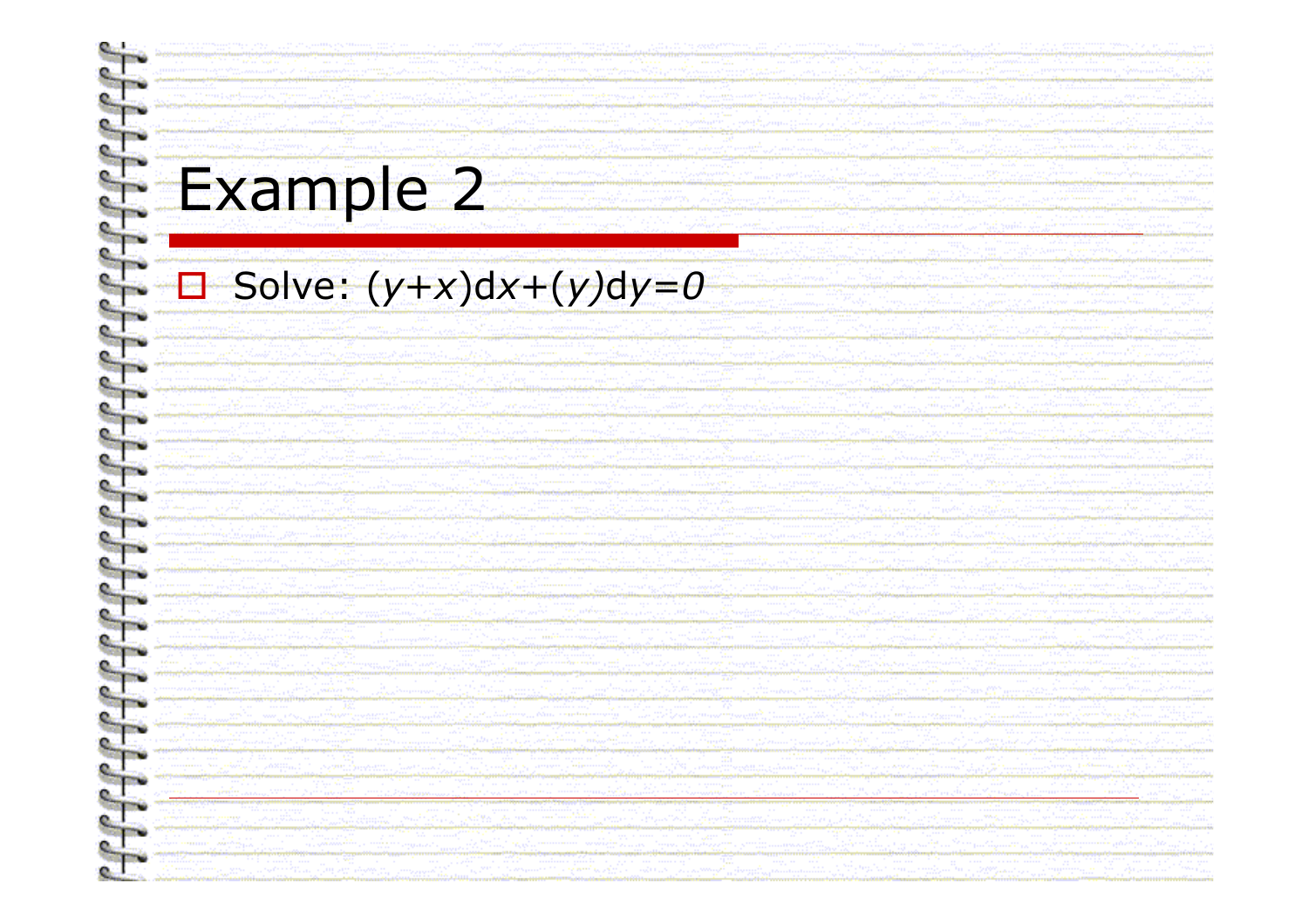## Example 2: Interrogate (Integrate)

#### **□ Solve: (***y***+***x***)d***x***+(***y***)d***y=0*

Witness

 $\left(y+x\right)dx = xy + \frac{x^2}{2}$  $y + x dx = xy + \frac{x^2}{2}$ ∫













 $\big($ ) ∫ =*y dy*

2

2*y*

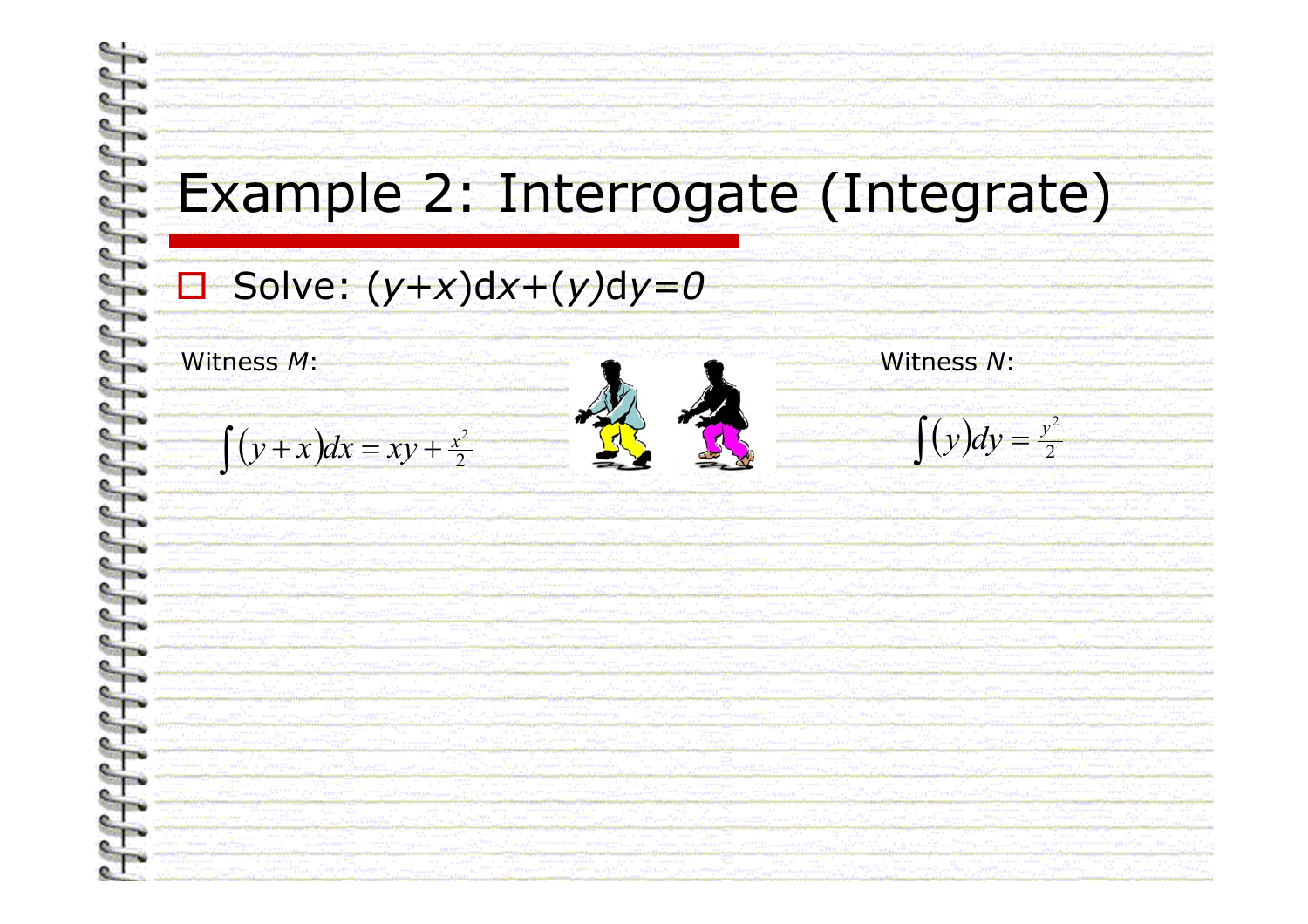# Example 2: Check consistency

### **□ Solve: (***y***+***x***)d***x***+(***y***)d***y=0*

Witness M:

 $\left(y+x\right)dx = xy + \frac{x^2}{2}$  $y + x dx = xy + \frac{x^2}{2}$ ∫



 $\big($ ∫

) =22 *y y dy*

The clue that contains the two variables (*xy*) was seen only by one of the two witnesses: Therefore we do **not** trust them, and we do **not** have our murderer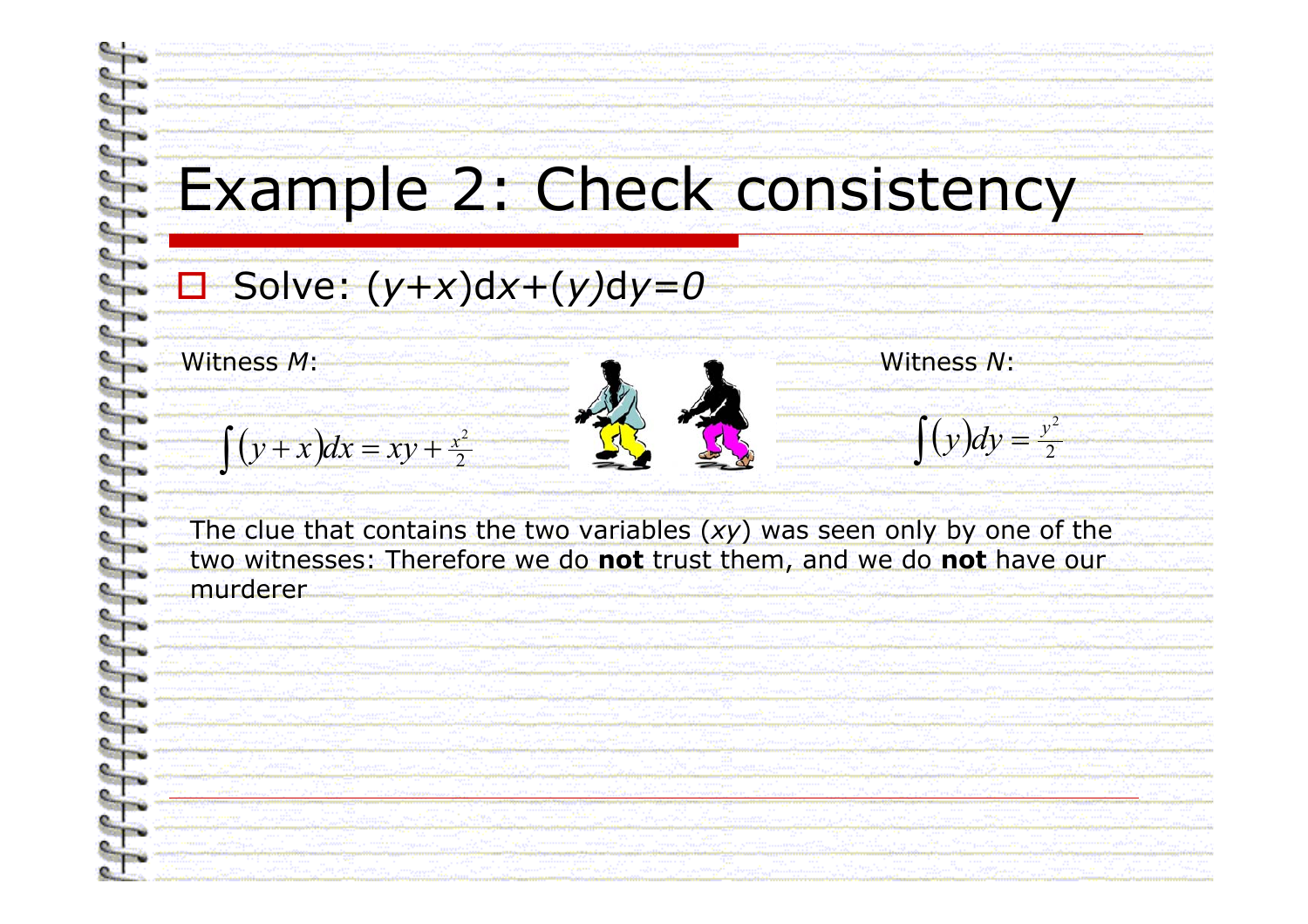# Example 2: Final Solution

### **□ Solve: (***y***+***x***)d***x***+(***y***)d***y=0*

Witness M:

 $\left(y+x\right)dx = xy + \frac{x^2}{2}$  $y + x dx = xy + \frac{x^2}{2}$ ∫



 $\big($ ) ∫ =*y dy*

2

2*y*

The clue that contains the two variables (*xy*) was seen only by one of the two witnesses: Therefore we do **not** trust them, and we do **not** have our murderer

#### **This equation is Nonexact, it has to be solved by another method**